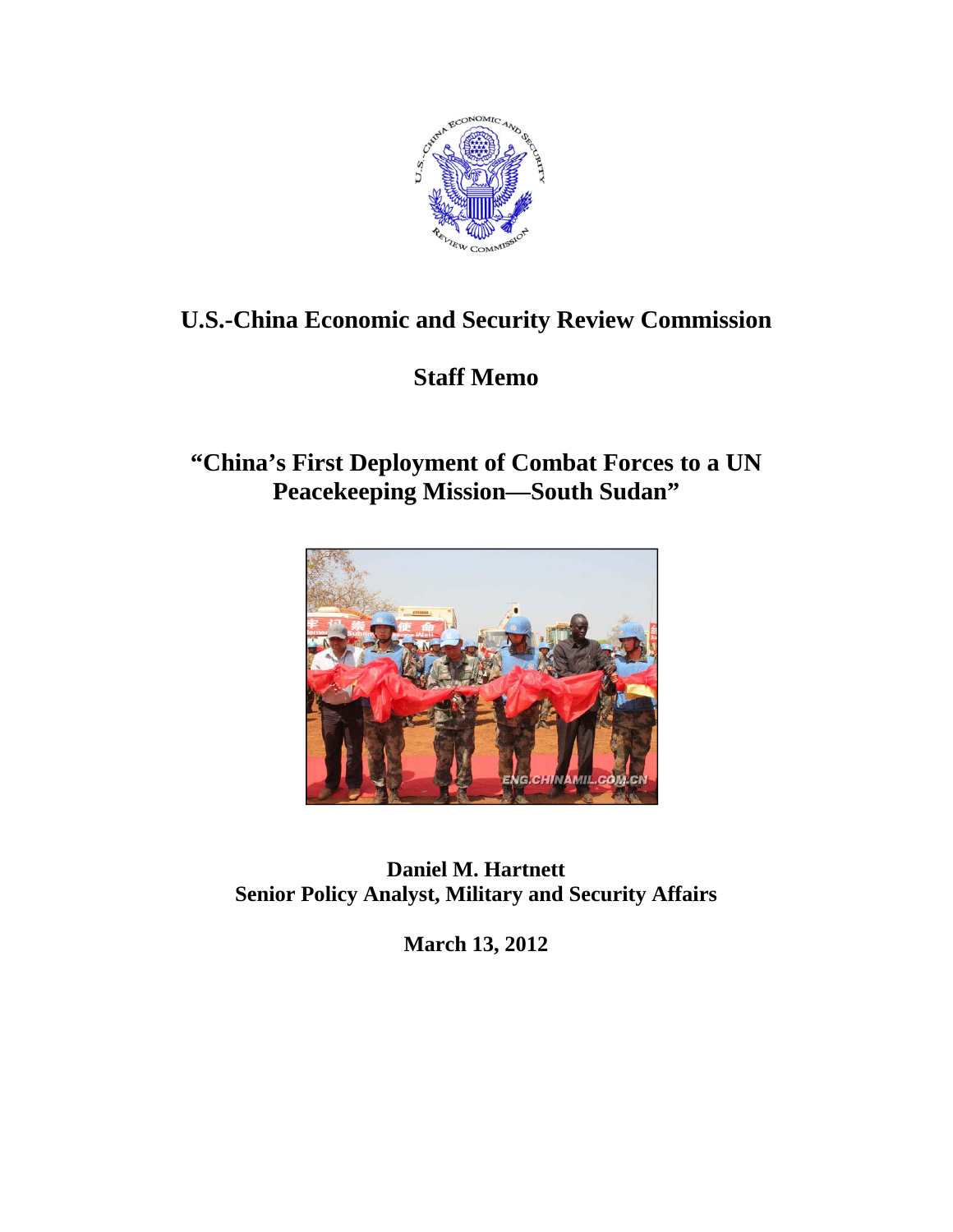#### **Disclaimer**

*This report is the product of research performed by staff of the U.S.-China Economic and Security Review Commission, and was prepared at the request of the Commission to support its deliberations. Posting of the report to the Commission's website is intended to promote greater public understanding of the issues addressed by the Commission in its ongoing assessment of U.S.-China economic relations and their implications for U.S. security, as mandated by Public Law 106-398 and Public Law 108-7. However, it does not necessarily imply an endorsement by the Commission, any individual Commissioner, or the Commission's other professional staff, of the views or conclusions expressed in this staff research report.* 

#### **Cover Photo:**

Ribbon cutting ceremony for an engineering project in South Sudan. *Source*: Zhang Dongjie, *China Military Online*, Feb 16, 2012. http://eng.chinamil.com.cn/news-channels/china-militarynews/2012-02/16/content\_4792561.htm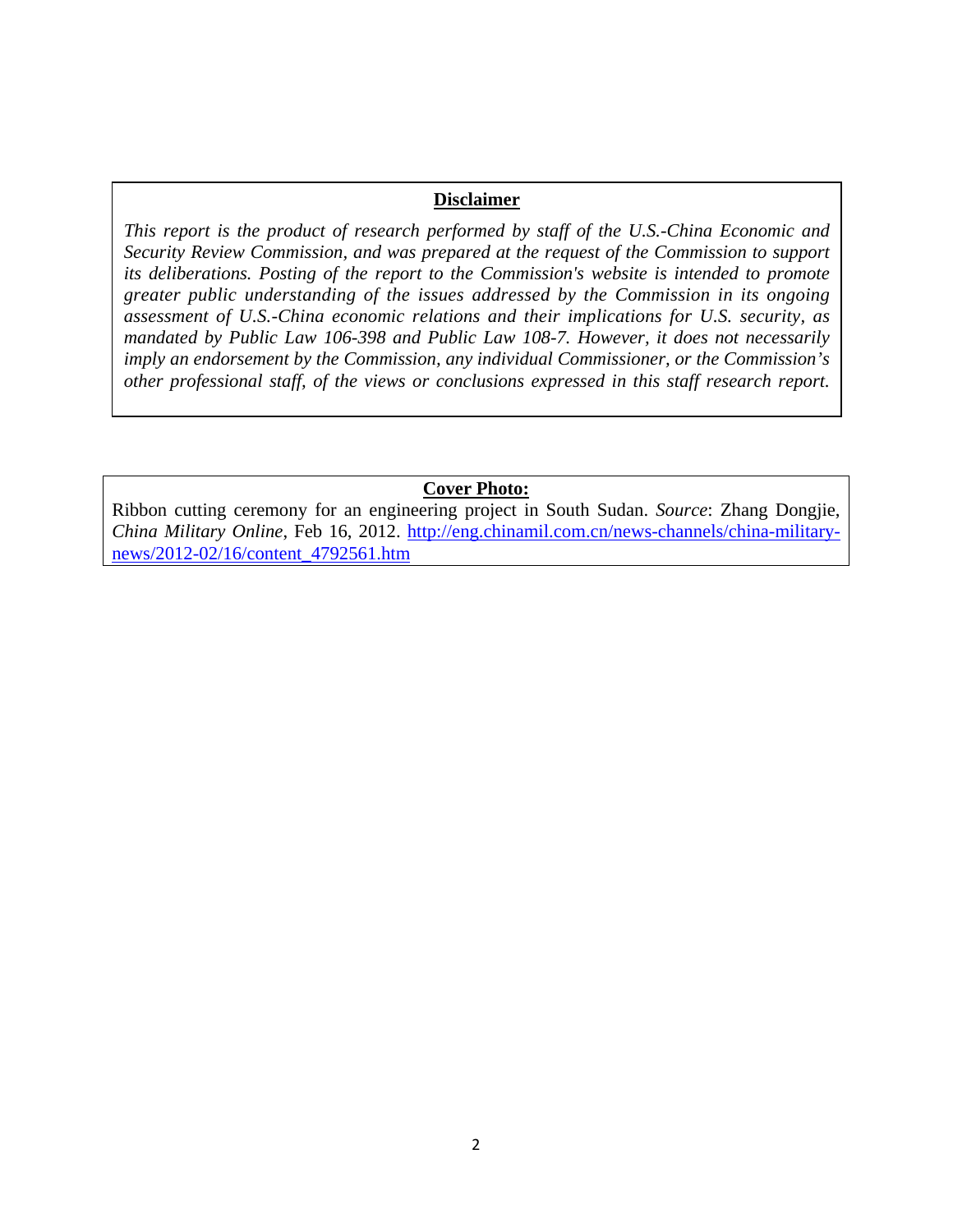Despite little acknowledgement in Western press, on January 11, 2012, China dispatched its first combat unit in support of a United Nations (UN) mission since China began participating in peacekeeping operations (PKO) in 1990.<sup>1</sup> The unit, a small infantry platoon, will provide force protection for a larger group of PLA engineers and medical personnel deployed to South Sudan. The addition of a combat unit for force protection likely reflects China's belief that it needs to safeguard its deployed peacekeepers while in South Sudan. Below are some additional details about this deployment.

#### **First deployment of peacekeepers to South Sudan**

This is the first deployment of PLA forces of any kind to South Sudan. The dispatched unit, consisting of roughly 350 personnel, comprises three engineering units, a medical unit, and a security unit. The force left China on Jan 11, 2012, for an eight-month deployment to the town of Wau, in western South Sudan.<sup>2</sup> The unit is to support the "UN Mission in South Sudan," which since July 9, 2011, seeks "to consolidate peace and security, and to help establish conditions for development in the Republic of South Sudan."<sup>3</sup> It is worth noting that the units deployed—to include the combat troops—are all from the  $162<sup>nd</sup>$  Motorized Infantry Division (54<sup>th</sup> Group Army), an elite rapid reaction unit of the PLA.<sup>4</sup> This mission likely will provide the  $162<sup>nd</sup>$  with fresh deployment and operational experience since its last actual deployment—to Beijing in support of the 1989 Tiananmen Massacre.<sup>5</sup>

### **First deployment of PLA combat forces in support of a PKO**

The security contingent support, likely an infantry platoon, is the first combat unit China has contributed to a PKO since it began participating in UN missions in 1990.<sup>6</sup> Since then, Chinese PKO participation had consisted entirely of non-combat forces, such as engineers, police, medical, and logistics personnel.<sup>7</sup> The infantry platoon will provide force protection for the

<sup>&</sup>lt;sup>1</sup> A linguistic exception is the PLA Navy escort mission off the Horn of Africa, which consists not only of naval combatants, but also a contingent of special operation forces. However, this mission is not considered a traditional

<sup>&</sup>quot;peacekeeping mission" since it is a sea-based operation. 2 Jin Hanbo and Li Deying, "First Chinese Peacekeeping Contingent to South Sudan Sets Out," *PLA Daily,* Jan 12, 2012. http://eng.chinamil.com.cn/news-channels/photo-reports/2012-01/13/content\_4767793.htm; Tao Shelan, "First Chinese Peacekeeping Engineering Detachment to South Sudan Established," *China News*, Jan 5, 2012. http://eng.mod.gov.cn/DefenseNews/2012-01/05/content\_4334685.htm. 3

<sup>&</sup>lt;sup>3</sup> United Nations, "UNMISS Background." http://www.un.org/en/peacekeeping/missions/unmiss/background.shtml. SinoDefence.com, "Rapid Reaction Units," October 30, 2008.

http://www.sinodefence.com/army/organisation/rapid-reaction-units.asp.

<sup>&</sup>lt;sup>5</sup>The Associated Press, "Former Chinese soldier Zhang Shijun's Story is a New Look at Tianenmen Square Crackdown," March 18, 2009. http://articles.nydailynews.com/2009-03-18/news/17917509\_1\_tiananmen-squarevast-square-54th-army.

 $\overline{6}$  China's first official participation in a PKO was in 1990, when it sent military observers to the UN Truce Supervision Organization (UNTSO) in the Middle East. International Crisis Group, "China's Growing Role in UN Peacekeeping," *Asia Report*, No. 166 (April 17, 2009), p. 5.

 $<sup>7</sup>$  It is worth noting, however, that according to one source, China attempted to dispatch a force protection unit with</sup> its peacekeepers in support of the 2007 UN-African Union Mission in Darfur, but was denied by the Sudanese